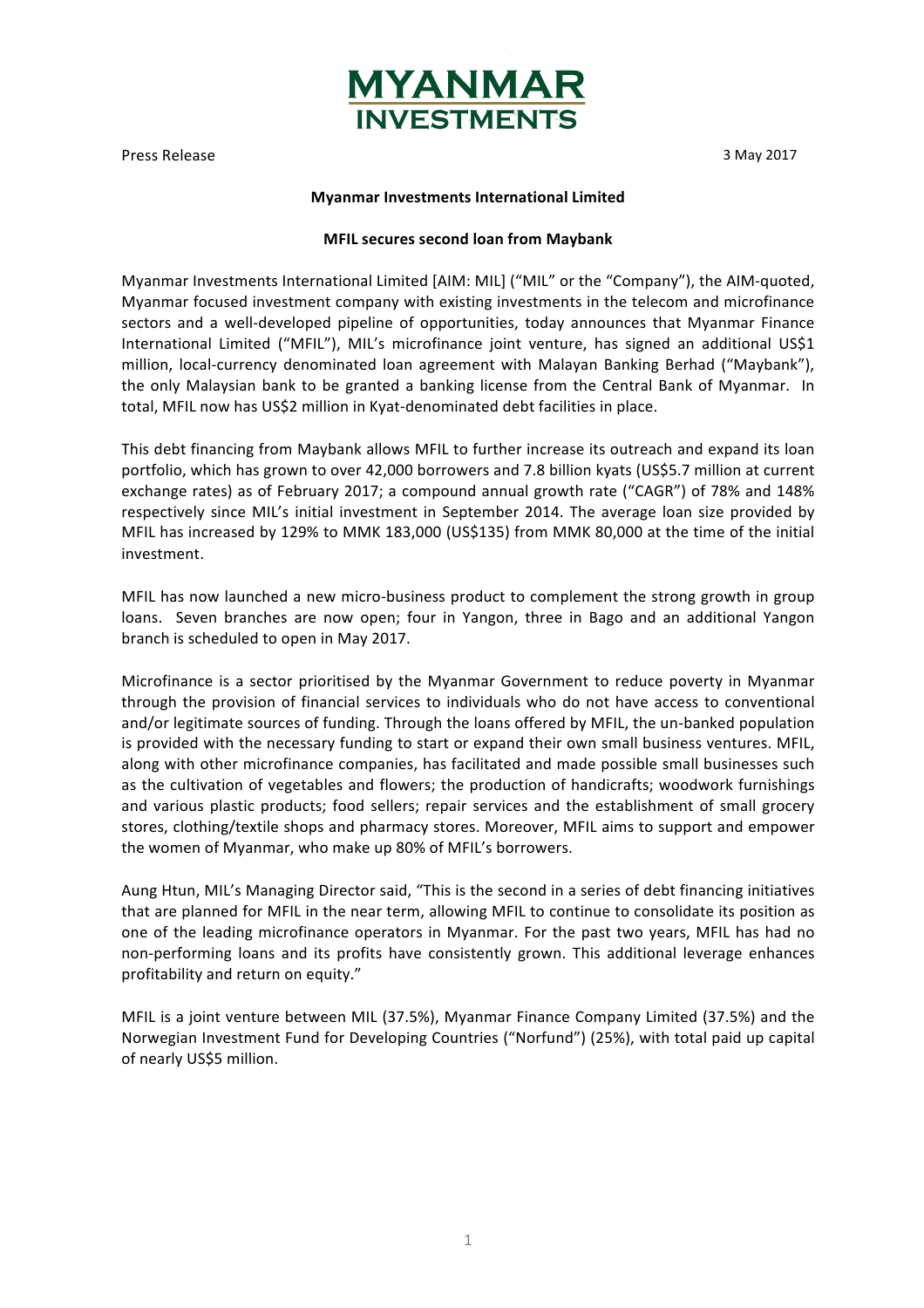For further information please contact:

**Aung Htun** Managing Director Myanmar Investments International Ltd +95 (0) 1 391 804 +95 (0) 94 0160 0501 aunghtun@myanmarinvestments.com

**Nominated Adviser** Philip Secrett / Jamie Barklem/ Carolyn Sansom Grant Thornton UK LLP +44 (0) 20 7383 5100

# **Michael Dean**

Finance Director Myanmar Investments International Ltd +95 (0) 1 391 804 +95 (0) 94 2006 4957 mikedean@myanmarinvestments.com

### **Broker**

Andrew Pinder / David Herring Alistair Roberts (Hong Kong) Investec Bank plc +44 (0) 20 7597 4000

# Julian Bosdet / Dr. Jenny Lee

**Public Relations**

Abchurch Communications +44 (0) 20 7398 7714 

#### **Notes to Editors:**

Myanmar Investments International Limited (AIM: MIL) is the first Myanmar-focused investment company to be admitted to trading on the AIM market of the London Stock Exchange. MIL was established in 2013 with the intention of building long term shareholder value by proactively investing in a diversified portfolio of Myanmar businesses that will benefit from the country's reemergence and ongoing economic development. The Company is led by an experienced and entrepreneurial team who between them have considerable industrial, corporate and financial management experience.

MIL aims to identify investments with strong growth which if necessary can be "de-risked" through the introduction of experienced senior line-management, mentors and  $/$  or strategic partners sourced by MIL's management board. The Company's main focus is on opportunities that are experiencing acute supply and demand imbalances, such as within the consumer and capacityconstrained sectors. 

With its strong proprietary investment pipeline of deals, MIL provides investors with a highly disciplined and conservative investment process into one of the most promising growth opportunities of this era.

MIL's largest investment (\$21m cost for a 9.3% shareholding) is in Apollo Towers, one of Myanmar's top telecom towers companies with 1,800 towers. Apollo operates in the high growth telecom sector with a strong management that is growing the number of co-locations (ie multiple tenancies) on its portfolio of towers. In June 2016, the US Government's Overseas Private Investment Corporation ("OPIC") provided a \$250m debt facility to Apollo Towers.

MIL's first investment in August 2014 was into Myanmar Finance International Limited ("MFIL") which today is one of the top 10 microfinance companies in Myanmar. Since MIL invested, MFIL's business has expanded rapidly; it's loan portfolio has a CAGR of 148% since investment. The business is profitable with zero NPLs and a sustainable expansion plan for long term growth. In November 2015, the Norwegian Government's Norwegian Investment Fund for Developing